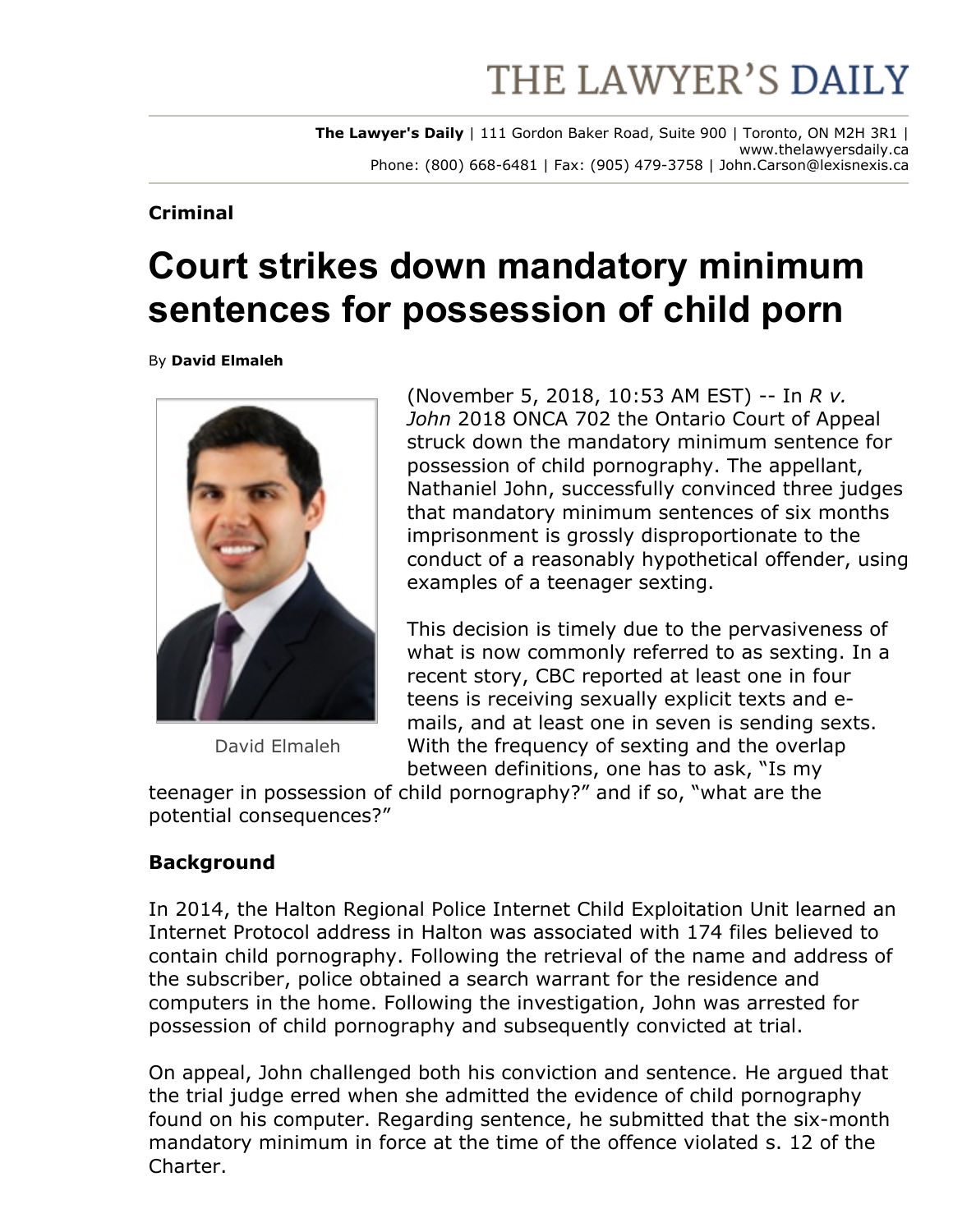## **Reasonable hypotheticals and the Charter**

Section 12 of the Charter states, "Everyone has the right not to be subjected to any cruel and unusual treatment or punishment." When interpreting this right, the courts have found that prison sentences which are longer than necessary are grossly disproportionate and can be considered cruel and unusual, making them unconstitutional under s. 12. The mandatory minimum sentence regime removes a judge's discretion in sentencing. This means they can no longer consider all relevant circumstances related to an offence or mitigating factors such as age, good character, family responsibilities and mental health issues.

Several tests determine if a punishment is cruel and unusual. They include analyzing whether the prescribed punishment is so excessive it outrages the standards of decency and whether the punishment is grossly disproportionate to the offence (*R v. Smith* [1987] 1 S.C.R. 1045).

For mandatory minimum sentences the Supreme Court of Canada established a means of addressing a manifestly unjust minimum sentence. If, positing reasonable hypotheticals, an accused can show that a mandatory minimum sentence would result in cruel and unusual punishment, the law creating the minimum sentence is unconstitutional and should be declared of no force or effect pursuant to s. 52(1) of the Constitution.

#### **Teens, sexts and child pornography**

Utilizing the reasonable hypothetical mechanism, John did not argue that the mandatory minimum was grossly disproportionate to his circumstances. Instead, he argued the application of mandatory minimums would be grossly disproportionate when applied to reasonable situations like:

- An 18-year-old who receives and keeps a sext from his 17-year-old girlfriend on his phone. The sext is a selfie of the girlfriend.
- An 18-year-old who receives a sext from his 17-year-old boyfriend. The sext is a 30-second video the 17-year-old secretly recorded of the pair engaged in consensual sexual activity.
- An 18-year-old whose friend forwards him a sext from the friend's 17year-old girlfriend without her knowledge. The 18-year-old doesn't forward the sext but keeps it on his phone.

The Oxford dictionary defines sext as "a sexually explicit photograph or message sent via mobile phone." The *Criminal Code* of Canada defines "child pornography" as a photographic, film, video or other visual representation that shows a person who is under the age of 18, and is engaged in, or is depicted as engaged in, explicit sexual activity.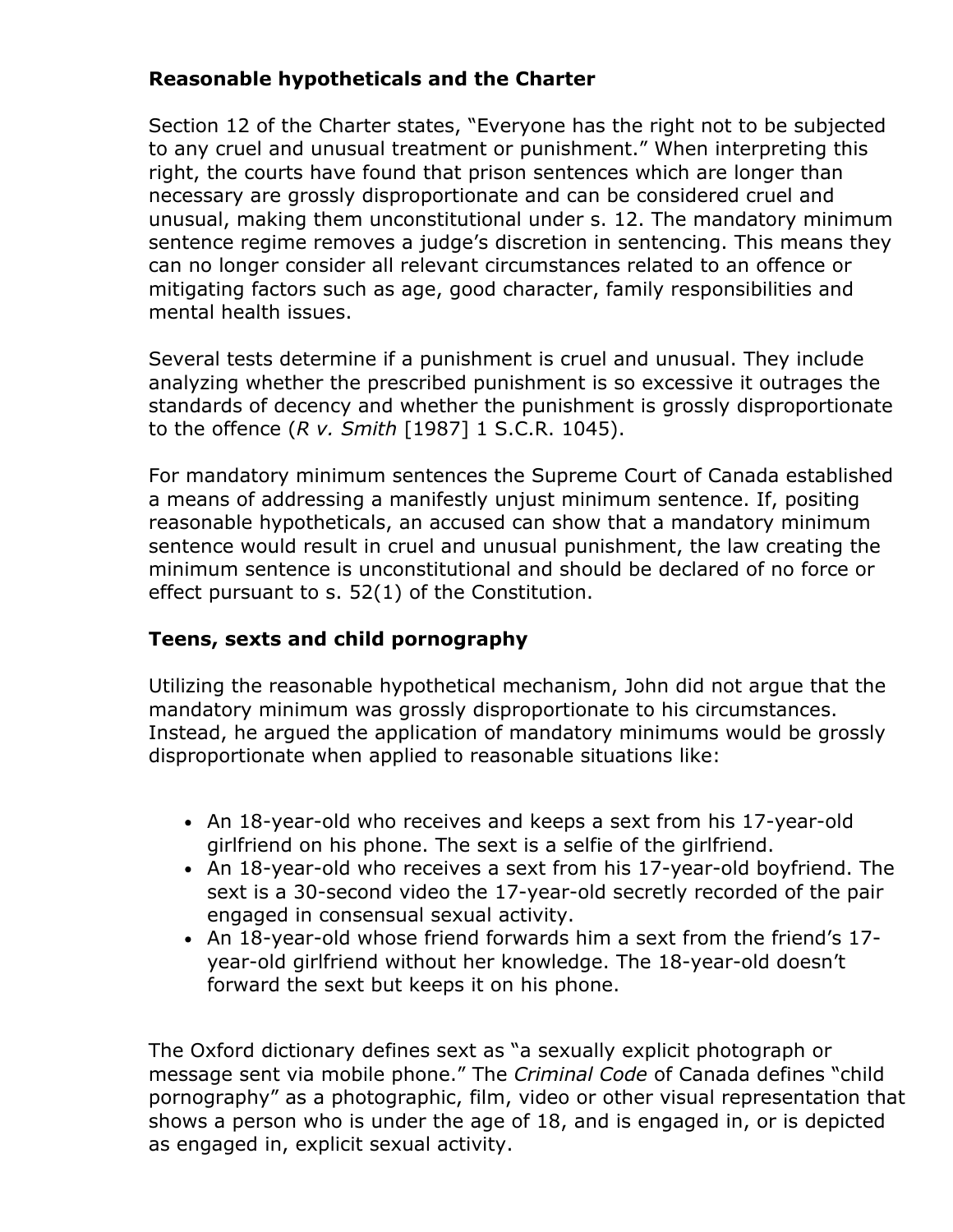With the ubiquity of digital communication between youth and the growing popularity of the sext, possession of child pornography is a live issue.

As the law stands, it is permitted for a 17-year-old to have sexual relations with an 18-year-old partner and to record images for personal use. However, until this case, the law also imposed a mandatory six-month jail sentence on the 18-year-old partner for possessing the same images sent to him or her by their 17-year-old partner.

This same mandatory minimum would have been applied to the 18-year-old in the third hypothetical who failed to delete the sext on his phone forwarded to him from a friend.

The Court of Appeal concluded that in consideration of the issue of sexts, application of a mandatory minimum would reasonably hypothetically result in grossly disproportionate punishments. The court found mandatory minimums were unnecessary and that sentencing guidelines already emphasize the importance of denunciation and deterrence for any offence involving the abuse of a child.

Although successful in his constitutional challenge, John`s individual circumstances have not changed. The Court of Appeal dismissed his appeals from conviction and sentence, affirming the trial judge and upholding the 10 month sentence.

This case serves as a harsh reminder for teenagers and young adults who may be romantically involved with individuals under the age of 18.

It also serves as a lesson generally for any friends who may engage in sexting in the so-called selfie era. Teenagers and parents should have frank and open discussions with peers, romantic partners and children about the risk of being charged and convicted of possessing child pornography in situations where sexually explicit photos are being shared among friends, lovers or romantic partners who are under 18 years old.

Many people do not appreciate that mere possession is potentially a crime. The receipt of the text and an immediate failure to delete may lead to criminal convictions that will haunt the young persons for the rest of their lives.

*David Elmaleh is a partner at* [McCague Borlack LLP](http://mccagueborlack.com/)*, in Toronto. He practises civil and criminal litigation, including insurance, renewable energy, Internet libel, commercial and estates matters. You can reach him at [delmaleh@mccagueborlack.com.](mailto:delmaleh@mccagueborlack.com)*

*Photo credit / Morana Bozic ISTOCKPHOTO.COM*

*Interested in writing for us? To learn more about how you can add your voice to* The Lawyer's Daily*, contact Analysis Editor Peter Carter* at [peter.carter@lexisnexis.ca](mailto:peter.carter@lexisnexis.ca) or call 647-776-6740.